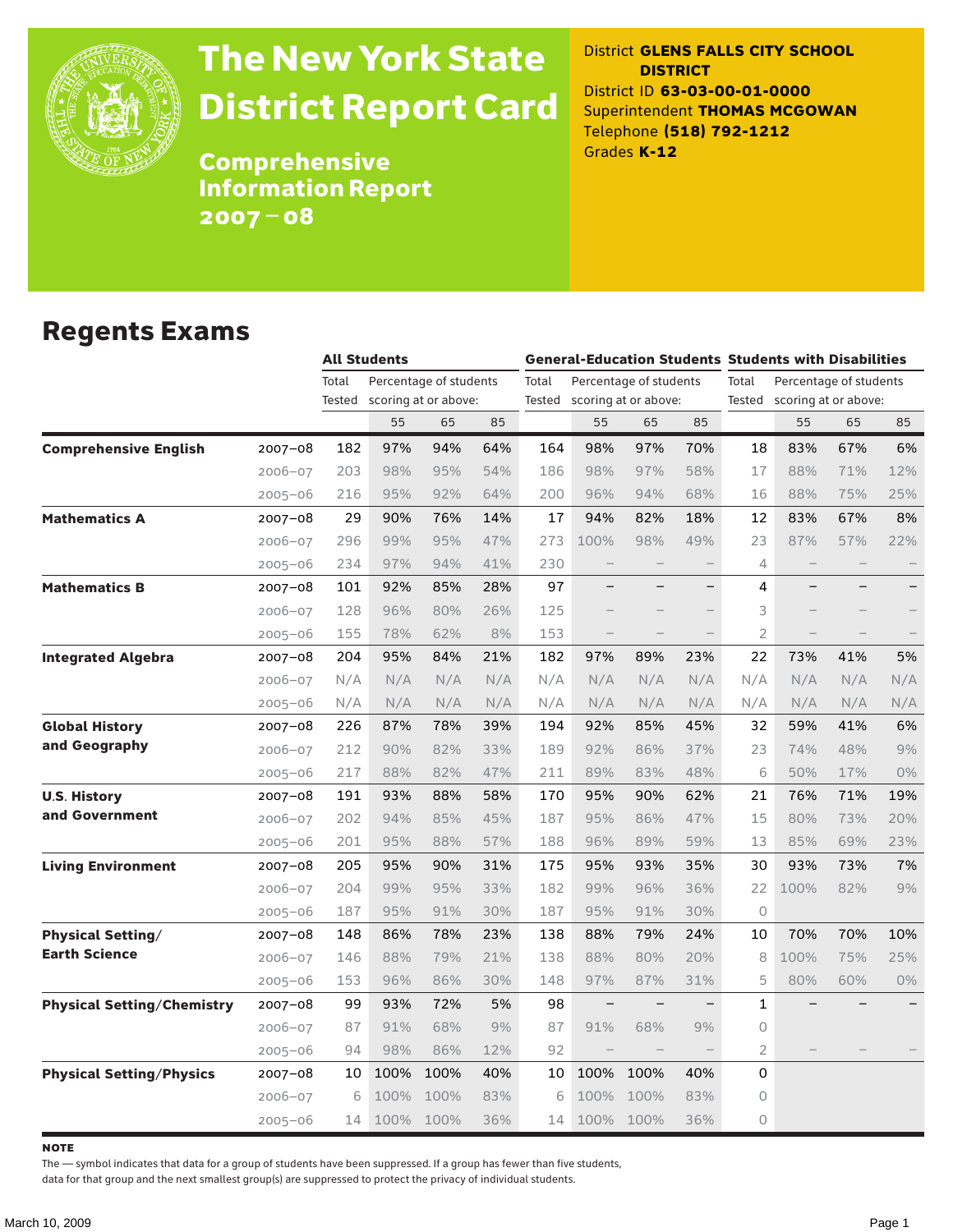### Regents Exams

|                              |             |                 | <b>All Students</b> |                                                |     |                 | <b>General-Education Students Students with Disabilities</b> |      |     |                 |                                                |    |    |  |
|------------------------------|-------------|-----------------|---------------------|------------------------------------------------|-----|-----------------|--------------------------------------------------------------|------|-----|-----------------|------------------------------------------------|----|----|--|
|                              |             | Total<br>Tested |                     | Percentage of students<br>scoring at or above: |     | Total<br>Tested | Percentage of students<br>scoring at or above:               |      |     | Total<br>Tested | Percentage of students<br>scoring at or above: |    |    |  |
|                              |             |                 | 55                  | 65                                             | 85  |                 | 55                                                           | 65   | 85  |                 | 55                                             | 65 | 85 |  |
| <b>Comprehensive French</b>  | $2007 - 08$ | 49              | 100%                | 100%                                           | 45% | 49              | 100%                                                         | 100% | 45% | 0               |                                                |    |    |  |
|                              | $2006 - 07$ | 47              | 100%                | 98%                                            | 85% | 47              | 100%                                                         | 98%  | 85% | $\circ$         |                                                |    |    |  |
|                              | $2005 - 06$ | 52              | 100%                | 98%                                            | 71% | 51              |                                                              |      |     | 1               |                                                |    |    |  |
| <b>Comprehensive German</b>  | $2007 - 08$ | 0               |                     |                                                |     | 0               |                                                              |      |     | 0               |                                                |    |    |  |
|                              | $2006 - 07$ | $\circ$         |                     |                                                |     | 0               |                                                              |      |     | $\circ$         |                                                |    |    |  |
|                              | $2005 - 06$ | $\circ$         |                     |                                                |     | 0               |                                                              |      |     | 0               |                                                |    |    |  |
| <b>Comprehensive Hebrew</b>  | $2007 - 08$ | 0               |                     |                                                |     | 0               |                                                              |      |     | 0               |                                                |    |    |  |
|                              | $2006 - 07$ | $\circ$         |                     |                                                |     | 0               |                                                              |      |     | $\Omega$        |                                                |    |    |  |
|                              | $2005 - 06$ | 0               |                     |                                                |     | 0               |                                                              |      |     | 0               |                                                |    |    |  |
| <b>Comprehensive Italian</b> | $2007 - 08$ | 0               |                     |                                                |     | 0               |                                                              |      |     | 0               |                                                |    |    |  |
|                              | $2006 - 07$ | 0               |                     |                                                |     | 0               |                                                              |      |     | 0               |                                                |    |    |  |
|                              | $2005 - 06$ | 0               |                     |                                                |     | 0               |                                                              |      |     | 0               |                                                |    |    |  |
| <b>Comprehensive Latin</b>   | $2007 - 08$ | 0               |                     |                                                |     | 0               |                                                              |      |     | 0               |                                                |    |    |  |
|                              | $2006 - 07$ | $\circ$         |                     |                                                |     | 0               |                                                              |      |     | 0               |                                                |    |    |  |
|                              | $2005 - 06$ | 0               |                     |                                                |     | 0               |                                                              |      |     | $\circ$         |                                                |    |    |  |
| <b>Comprehensive Spanish</b> | $2007 - 08$ | 92              | 91%                 | 86%                                            | 43% | 89              |                                                              |      |     | 3               |                                                |    |    |  |
|                              | $2006 - 07$ | 83              | 98%                 | 95%                                            | 48% | 81              |                                                              |      |     | 2               |                                                |    |    |  |
|                              | $2005 - 06$ | 90              | 98%                 | 96%                                            | 36% | 90              | 98%                                                          | 96%  | 36% | 0               |                                                |    |    |  |

#### note

The — symbol indicates that data for a group of students have been suppressed. If a group has fewer than five students,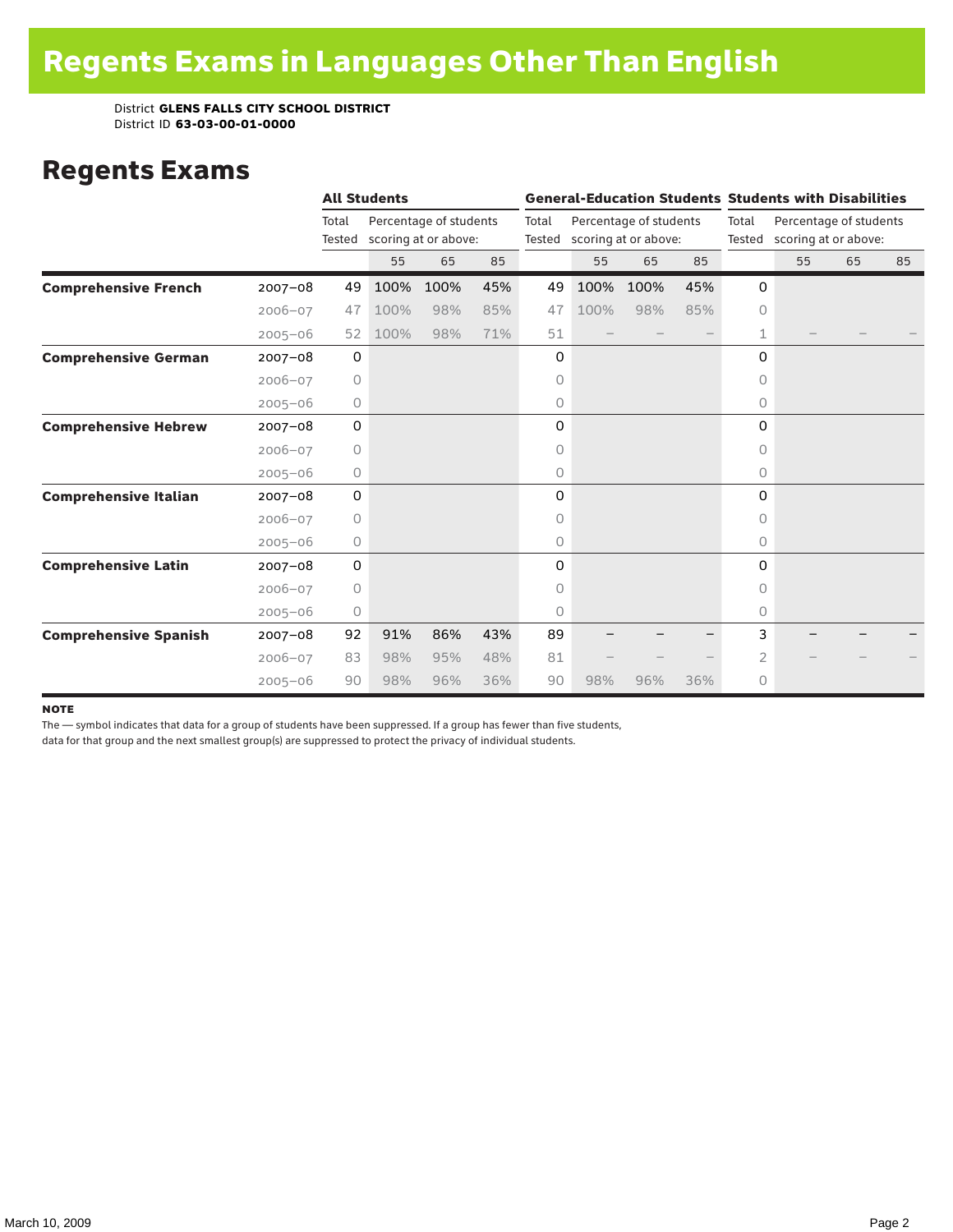# Regents Competency Tests

|                       |             | <b>All Students</b> |                   |                     |                  | <b>General-Education Students Students with Disabilities</b> |                  |  |
|-----------------------|-------------|---------------------|-------------------|---------------------|------------------|--------------------------------------------------------------|------------------|--|
|                       |             | <b>Total Tested</b> | Percent Passing:  | <b>Total Tested</b> | Percent Passing: | <b>Total Tested</b>                                          | Percent Passing: |  |
| <b>Mathematics</b>    | $2007 - 08$ | $\mathbf{1}$        |                   | 0                   |                  | $\mathbf{1}$                                                 |                  |  |
|                       | $2006 - 07$ | 12                  | 75%               | 0                   |                  | 12                                                           | 75%              |  |
|                       | $2005 - 06$ | 1                   | $\qquad \qquad -$ | 0                   |                  | 1                                                            |                  |  |
| <b>Science</b>        | $2007 - 08$ | $\mathbf 0$         |                   | 0                   |                  | 0                                                            |                  |  |
|                       | $2006 - 07$ | 0                   |                   | 0                   |                  | 0                                                            |                  |  |
|                       | $2005 - 06$ | 2                   |                   | $\overline{2}$      |                  | 0                                                            |                  |  |
| <b>Reading</b>        | 2007-08     | $\Omega$            |                   | 0                   |                  | 0                                                            |                  |  |
|                       | $2006 - 07$ | 14                  | 36%               |                     |                  | 13                                                           |                  |  |
|                       | $2005 - 06$ | $\mathbf 1$         |                   | 0                   |                  | 1                                                            |                  |  |
| <b>Writing</b>        | 2007-08     | 11                  | 36%               | 0                   |                  | 11                                                           | 36%              |  |
|                       | $2006 - 07$ | 16                  | 44%               | 1                   |                  | 15                                                           |                  |  |
|                       | $2005 - 06$ | 1                   |                   | 0                   |                  | 1                                                            |                  |  |
| <b>Global Studies</b> | $2007 - 08$ | 8                   | 88%               | 0                   |                  | 8                                                            | 88%              |  |
|                       | $2006 - 07$ | 10                  | 60%               | 2                   |                  | 8                                                            |                  |  |
|                       | $2005 - 06$ | 5                   | 40%               | 3                   |                  | 2                                                            |                  |  |
| <b>U.S. History</b>   | 2007-08     | 5                   | 100%              | 0                   |                  | 5                                                            | 100%             |  |
| and Government        | $2006 - 07$ | 4                   |                   | $\Omega$            |                  | 4                                                            |                  |  |
|                       | $2005 - 06$ | 0                   |                   | 0                   |                  | 0                                                            |                  |  |

#### **NOTE**

The — symbol indicates that data for a group of students have been suppressed. If a group has fewer than five students,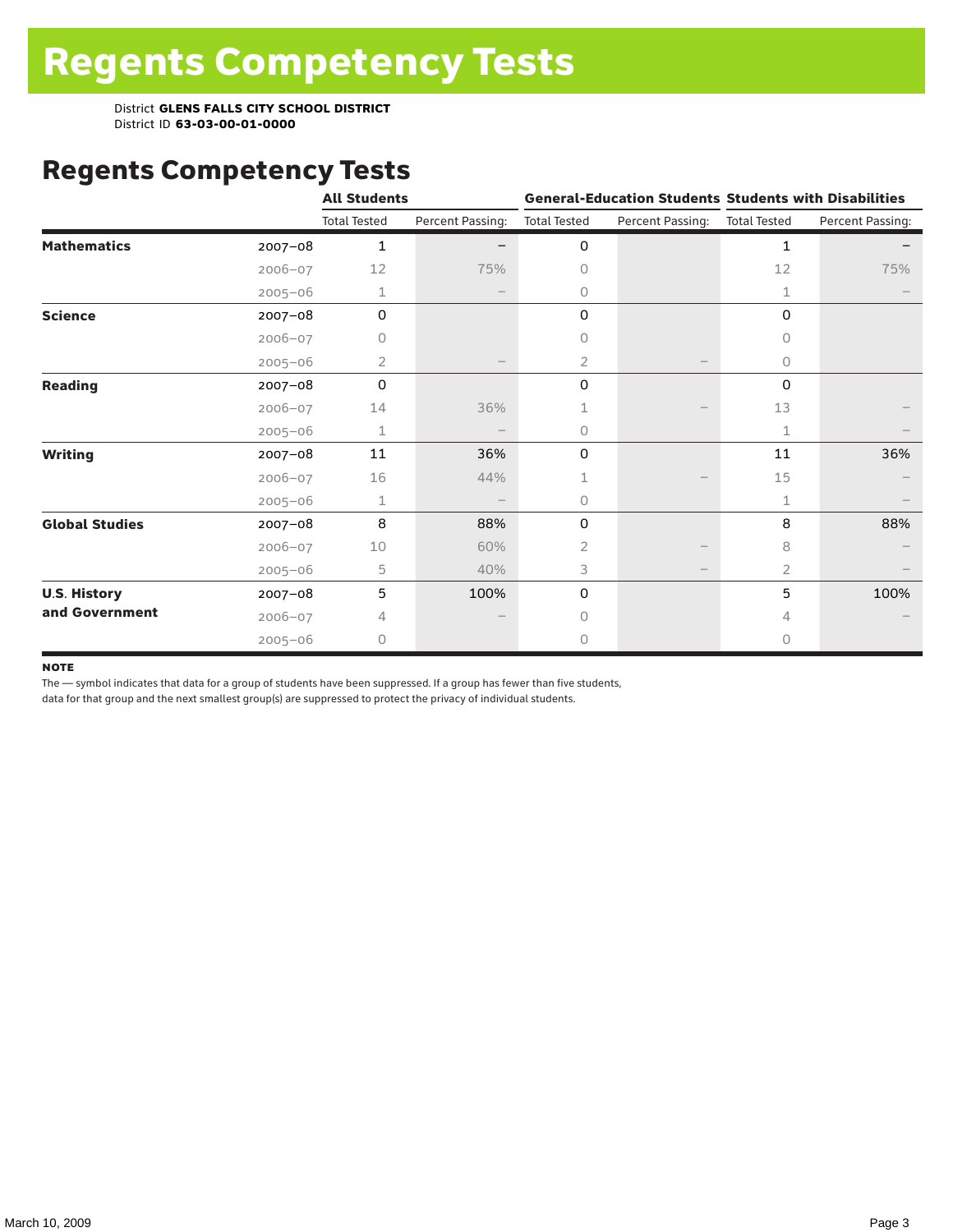### Second Language Proficiency Examinations

|                |             | <b>All Students</b> |                  |                     |                  | <b>General-Education Students Students with Disabilities</b> |                  |  |
|----------------|-------------|---------------------|------------------|---------------------|------------------|--------------------------------------------------------------|------------------|--|
|                |             | <b>Total Tested</b> | Percent Passing: | <b>Total Tested</b> | Percent Passing: | <b>Total Tested</b>                                          | Percent Passing: |  |
| <b>French</b>  | $2007 - 08$ | 66                  | 89%              | 65                  |                  | 1                                                            |                  |  |
|                | $2006 - 07$ | 50                  | 88%              | 50                  | 88%              | 0                                                            |                  |  |
|                | $2005 - 06$ | 0                   |                  | 0                   |                  | 0                                                            |                  |  |
| German         | $2007 - 08$ | 0                   |                  | 0                   |                  | $\mathbf 0$                                                  |                  |  |
|                | $2006 - 07$ | 0                   |                  | 0                   |                  | $\bigcap$                                                    |                  |  |
|                | $2005 - 06$ | 0                   |                  | 0                   |                  | 0                                                            |                  |  |
| Italian        | $2007 - 08$ | 0                   |                  | 0                   |                  | 0                                                            |                  |  |
|                | $2006 - 07$ | 0                   |                  | 0                   |                  | 0                                                            |                  |  |
|                | $2005 - 06$ | O                   |                  | 0                   |                  | 0                                                            |                  |  |
| Latin          | $2007 - 08$ | $\Omega$            |                  | $\Omega$            |                  | $\Omega$                                                     |                  |  |
|                | $2006 - 07$ | 0                   |                  | 0                   |                  | 0                                                            |                  |  |
|                | $2005 - 06$ | Ω                   |                  | 0                   |                  | 0                                                            |                  |  |
| <b>Spanish</b> | $2007 - 08$ | 112                 | 98%              | 109                 |                  | 3                                                            |                  |  |
|                | $2006 - 07$ | 116                 | 96%              | 115                 |                  |                                                              |                  |  |
|                | $2005 - 06$ | $\circ$             |                  | 0                   |                  | Ω                                                            |                  |  |

#### **NOTE**

The — symbol indicates that data for a group of students have been suppressed. If a group has fewer than five students,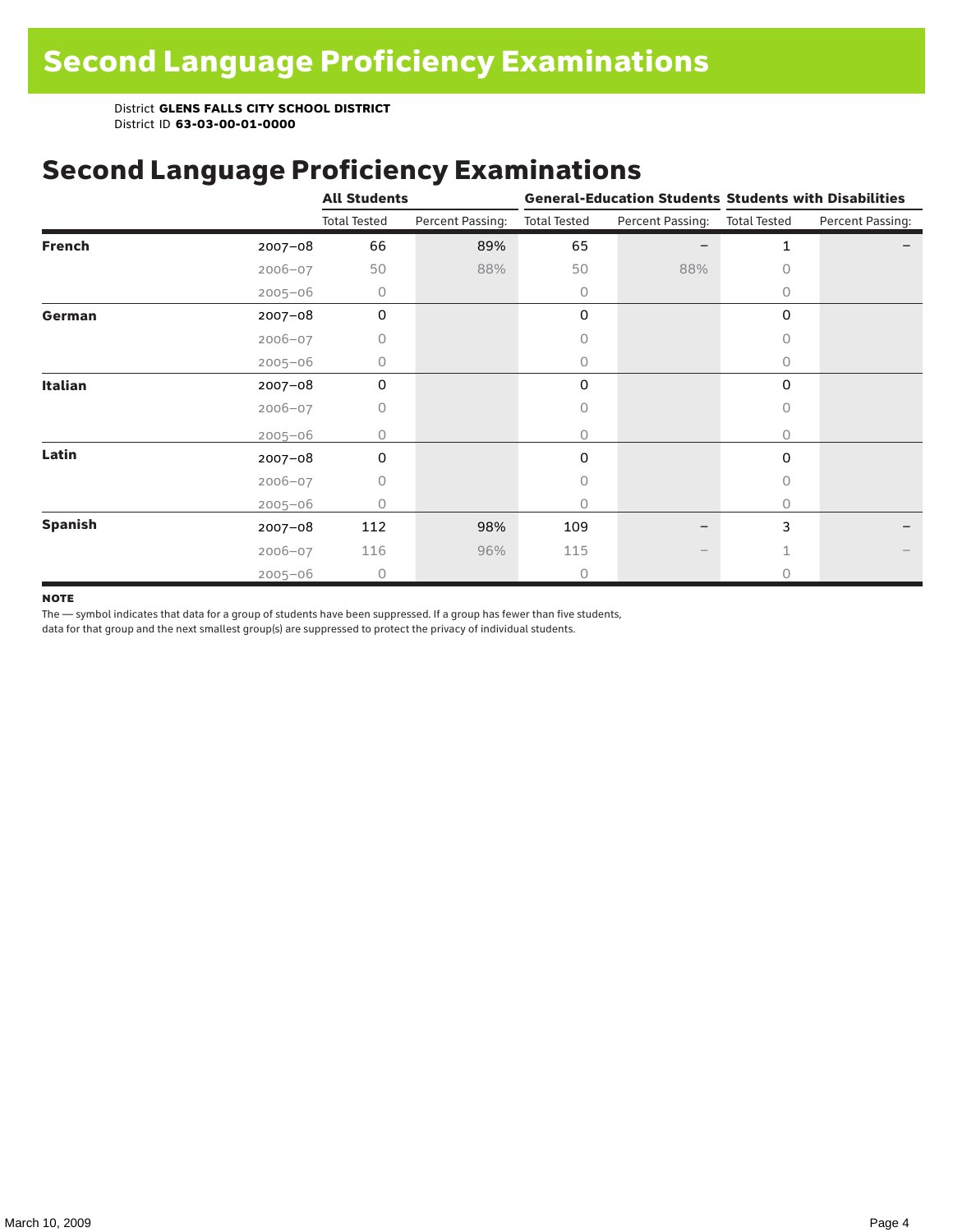#### New York State English as a Second Language Achievement Test (NYSESLAT)

|                  |             |                | <b>All Students</b>               |                             |  | <b>General-Education Students</b> |                     |                                   |                             | <b>Students with Disabilities</b> |       |                     |  |                                   |  |       |
|------------------|-------------|----------------|-----------------------------------|-----------------------------|--|-----------------------------------|---------------------|-----------------------------------|-----------------------------|-----------------------------------|-------|---------------------|--|-----------------------------------|--|-------|
|                  |             | Total          |                                   | Percent of students scoring |  |                                   | Total               |                                   | Percent of students scoring |                                   |       | Total               |  | Percent of students scoring       |  |       |
|                  |             |                | Tested in each performance level: |                             |  |                                   |                     | Tested in each performance level: |                             |                                   |       |                     |  | Tested in each performance level: |  |       |
|                  |             |                |                                   | Begin. Interm. Adv.         |  | Prof.                             |                     |                                   | Begin. Interm. Adv.         |                                   | Prof. |                     |  | Begin. Interm. Adv.               |  | Prof. |
| <b>Listening</b> | $2007 - 08$ | 0              |                                   |                             |  |                                   | 0                   |                                   |                             |                                   |       | 0                   |  |                                   |  |       |
| and Speaking     | $2006 - 07$ | $\mathbf{2}$   |                                   |                             |  |                                   | $1\,$               |                                   |                             |                                   |       | $\mathbf 1$         |  |                                   |  |       |
| $(Grades K-1)$   | $2005 - 06$ | $\overline{2}$ |                                   |                             |  |                                   | $\overline{2}$      |                                   |                             |                                   |       | $\circ$             |  |                                   |  |       |
| <b>Reading</b>   | 2007-08     | 0              |                                   |                             |  |                                   | $\overline{0}$      |                                   |                             |                                   |       | 0                   |  |                                   |  |       |
| and Writing      | $2006 - 07$ | $\overline{2}$ |                                   |                             |  |                                   | 1                   |                                   |                             |                                   |       | 1                   |  |                                   |  |       |
| $(Grades K-1)$   | $2005 - 06$ | $\overline{2}$ |                                   |                             |  |                                   | $\overline{2}$      |                                   |                             |                                   |       | 0                   |  |                                   |  |       |
| <b>Listening</b> | $2007 - 08$ | 1              |                                   |                             |  | $\overline{\phantom{0}}$          | 0                   |                                   |                             |                                   |       | 1                   |  |                                   |  |       |
| and Speaking     | $2006 - 07$ | 0              |                                   |                             |  |                                   | $\circ$             |                                   |                             |                                   |       | 0                   |  |                                   |  |       |
| (Grades $2-4$ )  | $2005 - 06$ | 0              |                                   |                             |  |                                   | $\circ$             |                                   |                             |                                   |       | 0                   |  |                                   |  |       |
| <b>Reading</b>   | $2007 - 08$ | $\mathbf 1$    |                                   |                             |  |                                   | $\mathsf 0$         |                                   |                             |                                   |       | $\mathbf 1$         |  |                                   |  |       |
| and Writing      | $2006 - 07$ | 0              |                                   |                             |  |                                   | $\circlearrowright$ |                                   |                             |                                   |       | $\circ$             |  |                                   |  |       |
| (Grades $2-4$ )  | $2005 - 06$ | 0              |                                   |                             |  |                                   | $\circlearrowright$ |                                   |                             |                                   |       | 0                   |  |                                   |  |       |
| <b>Listening</b> | $2007 - 08$ | 0              |                                   |                             |  |                                   | 0                   |                                   |                             |                                   |       | 0                   |  |                                   |  |       |
| and Speaking     | $2006 - 07$ | 0              |                                   |                             |  |                                   | $\circ$             |                                   |                             |                                   |       | $\circ$             |  |                                   |  |       |
| $(Grades 5-6)$   | $2005 - 06$ | 0              |                                   |                             |  |                                   | $\mathsf O$         |                                   |                             |                                   |       | 0                   |  |                                   |  |       |
| <b>Reading</b>   | 2007-08     | $\mathsf 0$    |                                   |                             |  |                                   | 0                   |                                   |                             |                                   |       | 0                   |  |                                   |  |       |
| and Writing      | $2006 - 07$ | 0              |                                   |                             |  |                                   | $\circ$             |                                   |                             |                                   |       | $\circlearrowright$ |  |                                   |  |       |
| $(Grades 5-6)$   | $2005 - 06$ | 0              |                                   |                             |  |                                   | $\mathsf O$         |                                   |                             |                                   |       | 0                   |  |                                   |  |       |
| <b>Listening</b> | $2007 - 08$ | 0              |                                   |                             |  |                                   | 0                   |                                   |                             |                                   |       | 0                   |  |                                   |  |       |
| and Speaking     | $2006 - 07$ | 0              |                                   |                             |  |                                   | $\circ$             |                                   |                             |                                   |       | $\circ$             |  |                                   |  |       |
| (Grades $7-8$ )  | $2005 - 06$ | 0              |                                   |                             |  |                                   | $\circ$             |                                   |                             |                                   |       | 0                   |  |                                   |  |       |
| <b>Reading</b>   | $2007 - 08$ | 0              |                                   |                             |  |                                   | $\mathbf 0$         |                                   |                             |                                   |       | 0                   |  |                                   |  |       |
| and Writing      | $2006 - 07$ | 0              |                                   |                             |  |                                   | $\circ$             |                                   |                             |                                   |       | 0                   |  |                                   |  |       |
| $(Grades 7-8)$   | $2005 - 06$ | 0              |                                   |                             |  |                                   | $\mathsf O$         |                                   |                             |                                   |       | 0                   |  |                                   |  |       |
| <b>Listening</b> | $2007 - 08$ | $\overline{c}$ |                                   |                             |  |                                   | $\overline{c}$      |                                   |                             |                                   |       | 0                   |  |                                   |  |       |
| and Speaking     | $2006 - 07$ | 0              |                                   |                             |  |                                   | $\circ$             |                                   |                             |                                   |       | $\circ$             |  |                                   |  |       |
| $(Grades g-12)$  | $2005 - 06$ | 0              |                                   |                             |  |                                   | $\circ$             |                                   |                             |                                   |       | $\circ$             |  |                                   |  |       |
| <b>Reading</b>   | $2007 - 08$ | 2              |                                   |                             |  |                                   | 2                   |                                   |                             |                                   |       | 0                   |  |                                   |  |       |
| and Writing      | $2006 - 07$ | 0              |                                   |                             |  |                                   | $\circ$             |                                   |                             |                                   |       | 0                   |  |                                   |  |       |
| $(Grades g-12)$  | $2005 - 06$ | 0              |                                   |                             |  |                                   | $\circ$             |                                   |                             |                                   |       | 0                   |  |                                   |  |       |

#### **NOTE**

The — symbol indicates that data for a group of students have been suppressed. If a group has fewer than five students,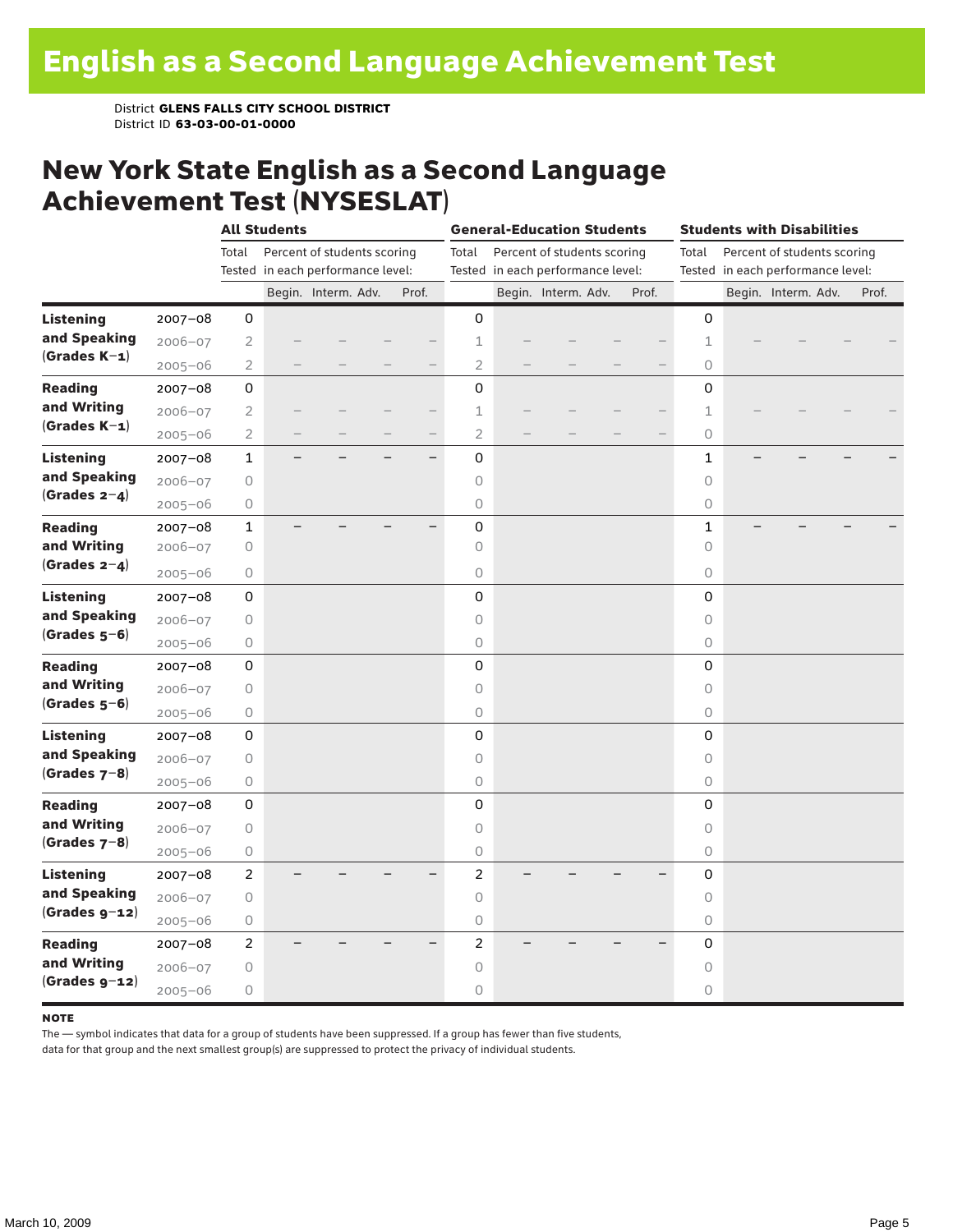### Elementary/Middle-Level Social Studies 2007–08

|                            |       | <b>All Students</b>                                |     |     |     |       | <b>General-Education Students</b>                  |     |     |     |       | <b>Students with Disabilities</b>                  |     |     |     |
|----------------------------|-------|----------------------------------------------------|-----|-----|-----|-------|----------------------------------------------------|-----|-----|-----|-------|----------------------------------------------------|-----|-----|-----|
|                            | Total | Percentage of students<br>Tested scoring at level: |     |     |     | Total | Percentage of students<br>Tested scoring at level: |     |     |     | Total | Percentage of students<br>Tested scoring at level: |     |     |     |
|                            |       |                                                    |     |     | 4   |       |                                                    |     |     | 4   |       |                                                    | 2   | 3   | 4   |
| <b>Elementary</b><br>Level | 142   | 1%                                                 | 3%  | 58% | 37% | 116   | 0%                                                 | 1%  | 56% | 43% | 26    | 8%                                                 | 12% | 69% | 12% |
| <b>Middle Level</b>        | 226   | 3%                                                 | 27% | 43% | 27% | 186   | 1%                                                 | 20% | 47% | 32% | 40    | 13%                                                | 60% | 25% | 3%  |

#### 2004 Total Cohort Performance on Regents Exams After Four Years

| <b>All Students</b>                    |                        |           | <b>General-Education Students</b>  |              |  |                                                        | <b>Students with Disabilities</b> |     |              |  |                                                        |           |     |              |  |
|----------------------------------------|------------------------|-----------|------------------------------------|--------------|--|--------------------------------------------------------|-----------------------------------|-----|--------------|--|--------------------------------------------------------|-----------|-----|--------------|--|
|                                        | Cohort<br>$\circ$<br>屲 |           | Percentage of<br>students scoring: |              |  | Cohort<br>Percentage of<br>ō<br>멷<br>students scoring: |                                   |     |              |  | Cohort<br>Percentage of<br>9<br>문<br>students scoring: |           |     |              |  |
|                                        |                        | $55 - 64$ |                                    | 65-84 85-100 |  |                                                        | $55 - 64$                         |     | 65-84 85-100 |  |                                                        | $55 - 64$ |     | 65-84 85-100 |  |
| <b>Global History</b><br>and Geography | 250                    | 4%        | 32%                                | 41%          |  | 208                                                    | 4%                                | 34% | 48%          |  | 42                                                     | 5%        | 24% | 7%           |  |
| <b>U.S. History</b><br>and Government  | 250                    | 5%        | 33%                                | 38%          |  | 208                                                    | 5%                                | 35% | 45%          |  | 42                                                     | 5%        | 21% | 7%           |  |
| <b>Science</b>                         | 250                    | 3%        | 48%                                | 32%          |  | 208                                                    | 1%                                | 53% | 37%          |  | 42                                                     | 14%       | 19% | 7%           |  |

## New York State Alternate Assessments (NYSAA) 2007–08

|                         | AIL SLUUTIILS |                            |   |   |  |  |  |  |
|-------------------------|---------------|----------------------------|---|---|--|--|--|--|
|                         | Total         | Number of students scoring |   |   |  |  |  |  |
|                         |               | Tested at Level:           |   |   |  |  |  |  |
|                         |               | 1                          | 2 | 3 |  |  |  |  |
| <b>Elementary Level</b> |               |                            |   |   |  |  |  |  |
| <b>Social Studies</b>   | O             |                            |   |   |  |  |  |  |
| <b>Middle Level</b>     |               |                            |   |   |  |  |  |  |
| Social Studies          | 3             |                            |   |   |  |  |  |  |
| <b>Secondary Level</b>  |               |                            |   |   |  |  |  |  |
| English Language Arts   | 4             |                            |   |   |  |  |  |  |
| <b>Mathematics</b>      | 4             |                            |   |   |  |  |  |  |
| Social Studies          | 4             |                            |   |   |  |  |  |  |
| Science                 | 4             |                            |   |   |  |  |  |  |

All C<sub>tude</sub>

The New York State Alternate Assessment (NYSAA) is for students with severe cognitive disabilities. Results for students taking the NYSAA in English language arts, mathematics, and science at the elementary and middle levels are available in the *Accountability and Overview Report* part of *The New York State Report Card*.

#### **NOTE**

The — symbol indicates that data for a group of students have been suppressed. If a group has fewer than five students, data for that group and the next smallest group(s) are suppressed to protect the privacy of individual students.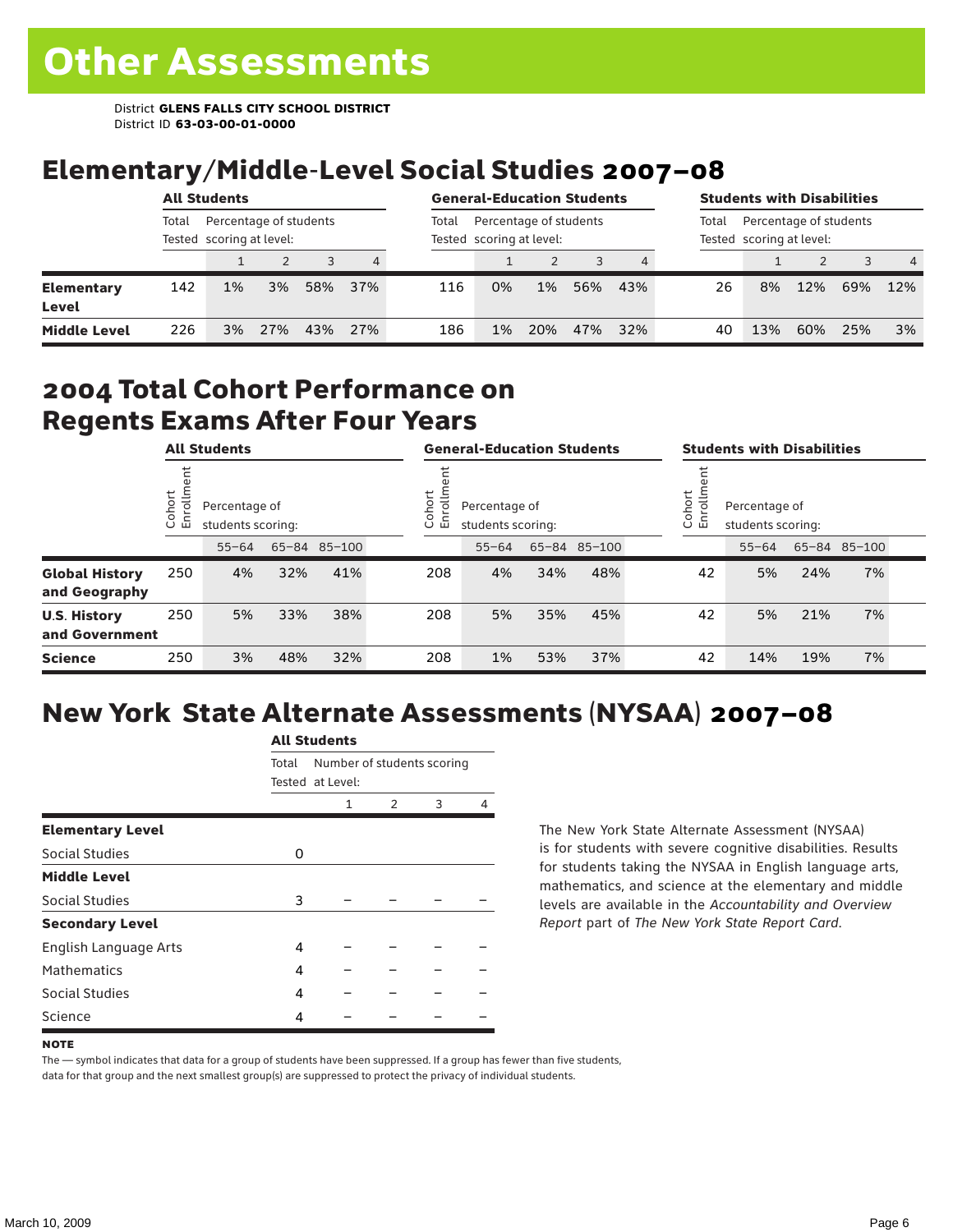# High School Completers

|                                    |             | <b>All Students</b>   |                            |                       | <b>General-Education Students</b> | <b>Students with Disabilities</b> |                            |  |
|------------------------------------|-------------|-----------------------|----------------------------|-----------------------|-----------------------------------|-----------------------------------|----------------------------|--|
|                                    |             | Number<br>of Students | Percentage<br>of Graduates | Number<br>of Students | Percentage<br>of Graduates        | Number<br>of Students             | Percentage<br>of Graduates |  |
| <b>Total Graduates</b>             | $2007 - 08$ | 167                   |                            | 157                   |                                   | 10                                |                            |  |
|                                    | $2006 - 07$ | 192                   |                            | 178                   |                                   | 14                                |                            |  |
|                                    | $2005 - 06$ | 176                   |                            | 167                   |                                   | 9                                 |                            |  |
| <b>Receiving a Regents Diploma</b> | $2007 - 08$ | 157                   | 94%                        | 150                   | 96%                               | 7                                 | 70%                        |  |
|                                    | $2006 - 07$ | 163                   | 85%                        | 159                   | 89%                               | 4                                 | 29%                        |  |
|                                    | $2005 - 06$ | 154                   | 88%                        | 146                   | 87%                               | 8                                 | 89%                        |  |
| <b>Receiving a Regents Diploma</b> | $2007 - 08$ | 89                    | 53%                        | 88                    | 56%                               | $\mathbf{1}$                      | 10%                        |  |
| with Advanced Designation          | $2006 - 07$ | 97                    | 51%                        | 95                    | 53%                               | 2                                 | 14%                        |  |
|                                    | $2005 - 06$ | 84                    | 48%                        | 83                    | 50%                               | 1                                 | 11%                        |  |
| <b>Receiving an</b>                | $2007 - 08$ | 9                     | N/A                        | 0                     |                                   | 9                                 | N/A                        |  |
| <b>Individualized Education</b>    | $2006 - 07$ | 10                    | N/A                        | 0                     |                                   | 10                                | N/A                        |  |
| Program (IEP) Diploma              | $2005 - 06$ | 5                     | N/A                        | 0                     |                                   | 5                                 | N/A                        |  |

NOTE Students receiving Regents diplomas and Regents diplomas with advanced designation are considered graduates; recipients of IEP diplomas are not.

# High School Noncompleters

|                              |             | <b>All Students</b>   |                           |                       | <b>General-Education Students</b> | <b>Students with Disabilities</b> |                           |  |
|------------------------------|-------------|-----------------------|---------------------------|-----------------------|-----------------------------------|-----------------------------------|---------------------------|--|
|                              |             | Number<br>of Students | Percentage<br>of Students | Number<br>of Students | Percentage<br>of Students         | Number<br>of Students             | Percentage<br>of Students |  |
| <b>Dropped Out</b>           | $2007 - 08$ | 26                    | 2%                        | 16                    | 2%                                | 10                                | 5%                        |  |
|                              | $2006 - 07$ | 23                    | 2%                        | 19                    | 2%                                | 4                                 | 2%                        |  |
|                              | $2005 - 06$ | 8                     | $1\%$                     | 7                     | $1\%$                             | 1                                 | 2%                        |  |
| <b>Entered Approved High</b> | $2007 - 08$ | 25                    | 2%                        | 14                    | 2%                                | 11                                | 5%                        |  |
| <b>School Equivalency</b>    | $2006 - 07$ | 35                    | 3%                        | 25                    | 3%                                | 10                                | 6%                        |  |
| <b>Preparation Program</b>   | $2005 - 06$ | 6                     | $1\%$                     | 5                     | $1\%$                             | $\mathbf 1$                       | 2%                        |  |
| <b>Total Noncompleters</b>   | $2007 - 08$ | 51                    | 5%                        | 30                    | 3%                                | 21                                | 10%                       |  |
|                              | $2006 - 07$ | 58                    | 5%                        | 44                    | 5%                                | 14                                | 8%                        |  |
|                              | $2005 - 06$ | 14                    | 2%                        | 12                    | 1%                                | $\overline{2}$                    | 4%                        |  |

# Post-secondary Plans of 2007–08 Graduates

|                                | <b>All Students</b>   |                           |                       | <b>General-Education Students</b> | <b>Students with Disabilities</b> |                           |  |
|--------------------------------|-----------------------|---------------------------|-----------------------|-----------------------------------|-----------------------------------|---------------------------|--|
|                                | Number<br>of Students | Percentage<br>of Students | Number<br>of Students | Percentage<br>of Students         | Number<br>of Students             | Percentage<br>of Students |  |
| To 4-year College              | 68                    | 39%                       | 66                    | 42%                               |                                   | 11%                       |  |
| To 2-year College              | 74                    | 42%                       | 69                    | 44%                               | 5                                 | 26%                       |  |
| <b>To Other Post-secondary</b> | 0                     |                           | 0                     |                                   | 0                                 |                           |  |
| <b>To the Military</b>         | 2                     | 1%                        | າ                     | 1%                                | 0                                 |                           |  |
| <b>To Employment</b>           | 30                    | 17%                       | 19                    | 12%                               | 11                                | 58%                       |  |
| <b>To Adult Services</b>       | 0                     |                           | 0                     |                                   | 0                                 |                           |  |
| <b>To Other Known Plans</b>    | າ                     | 1%                        |                       | 1%                                |                                   | 5%                        |  |
| <b>Plan Unknown</b>            | O                     |                           | 0                     |                                   | 0                                 |                           |  |